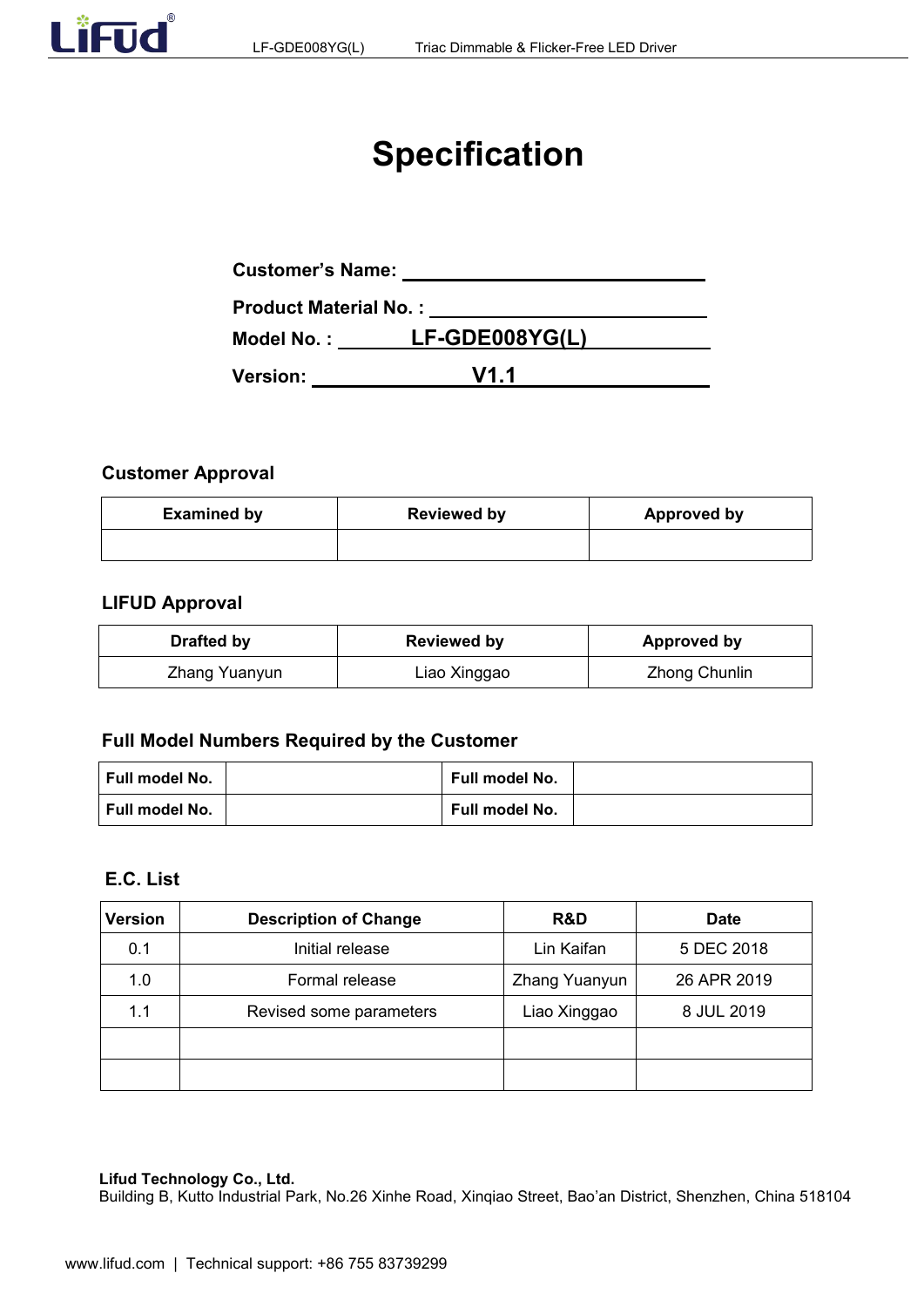



#### **1. Product Description**

Lifud

LF-GDE008YG(L) series is an 8W constant current LED driver. It has Triac dimming function It's compatible with main trailing-edge dimmers in the market. Its output current is adjustable via the DIP switch, from 300mA to 350mA. It has flicker free effect even during dimming, which provides comfortable lighting for users.

#### **2. Product Features**

- Constant current output. The output current can be adjusted via the DIP switch.
- Plastic casing. Suitable for Class II light fixtures
- Triac dimming
- Flicker free during dimming
- Warranty: 5 years (Please refer to the warranty condition.)
- Certificate: ENEC, CE, CB, RCM, CCC

#### **3. Applications**

- LED Down light
- LED Ceiling light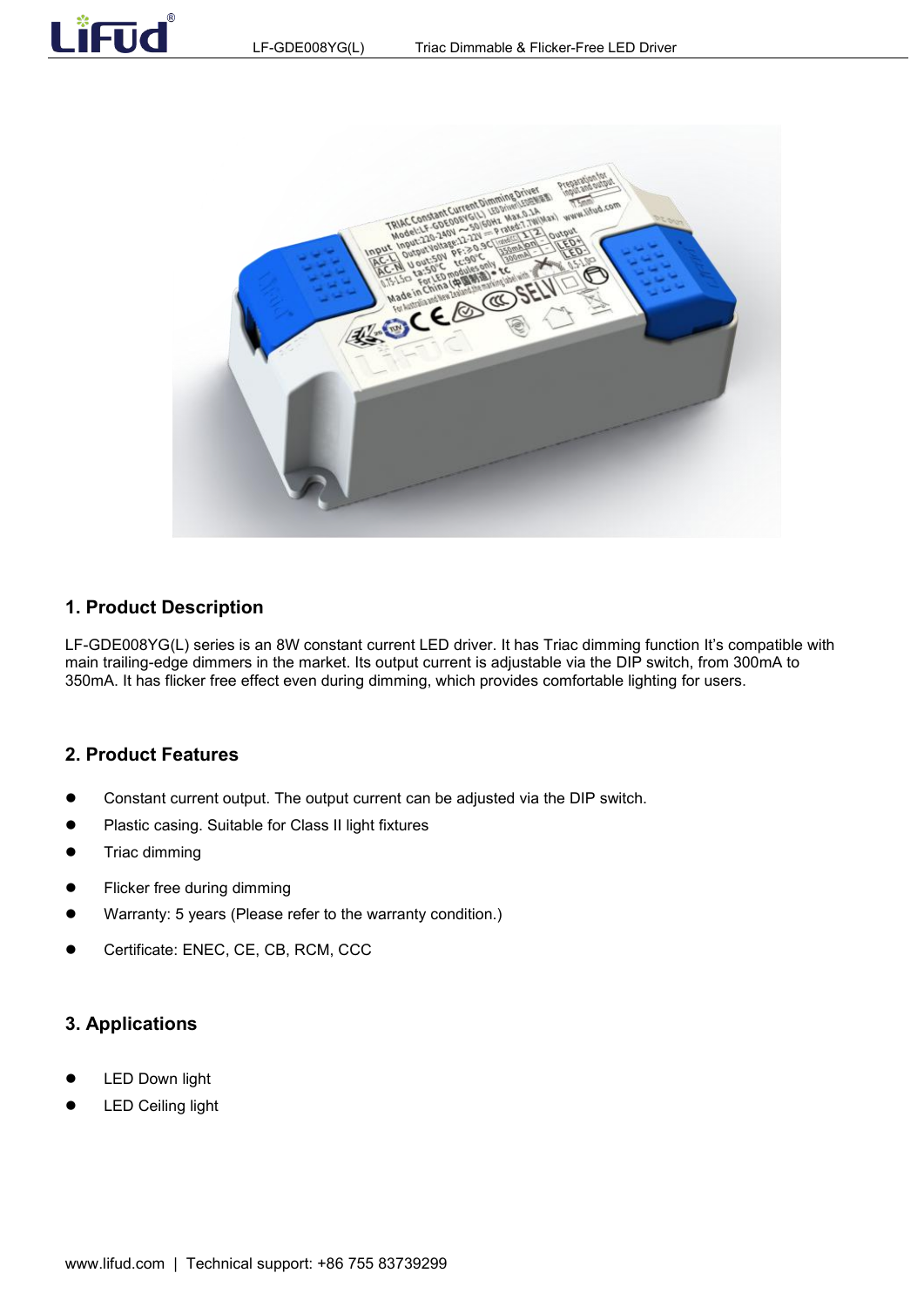# **4. Electrical Characteristics**

| Model                    |                                        | LF-GDE008YG(L)                                                                                  |       |  |
|--------------------------|----------------------------------------|-------------------------------------------------------------------------------------------------|-------|--|
|                          | Output Voltage                         | 12-22V (Within 15-22V, the dimming effect is the best.)                                         |       |  |
|                          | <b>Output Current</b>                  | The output current can be adjusted via the DIP switch. Please refer to<br>the DIP switch table. |       |  |
|                          |                                        | 300mA                                                                                           | 350mA |  |
| Output                   | <b>Ripple Voltage</b>                  | <1V (20MHz)                                                                                     |       |  |
|                          | <b>Current Accuracy</b>                | ±6% @230VAC                                                                                     |       |  |
|                          | <b>Temperature Drift</b>               | ±10%                                                                                            |       |  |
|                          | Line Regulation                        | ±6%                                                                                             |       |  |
|                          | Start-up Time                          | 230Vac < 0.5S                                                                                   |       |  |
|                          | Line Regulation                        | ±6%                                                                                             |       |  |
|                          | Input Voltage                          | 220-240VAC (voltage limit : 198-264VAC)                                                         |       |  |
|                          | Input Frequency                        | 47-53Hz                                                                                         |       |  |
|                          | Input Current                          | 0.1A Max.                                                                                       |       |  |
|                          | Power Factor                           | ≥0.9@230VAC                                                                                     |       |  |
| Input                    | <b>THD</b>                             | $≤20%$                                                                                          |       |  |
|                          | Efficiency                             | ≥75%@230Vac                                                                                     |       |  |
|                          | Inrush Current                         | ≤30A/350uS@230VAC (Max.)                                                                        |       |  |
|                          | Leakage Current                        | ≤0.7 $mA$                                                                                       |       |  |
|                          | Stand-by Power<br>$≤1W$<br>Consumption |                                                                                                 |       |  |
| Protective               | <b>Open Circuit Protection</b>         | ≤50V (Reconnecting the AC power supply is needed.)                                              |       |  |
| Features                 | <b>Short Circuit Protection</b>        | Hiccup mode (Reconnecting the AC power supply is needed.)                                       |       |  |
|                          | <b>Working Temperature</b>             | -30°C ~ +50°C                                                                                   |       |  |
| Environment              | <b>Working Humidity</b>                | 20-90%RH (no condensation)                                                                      |       |  |
| Conditions               | Storage<br>Temperature/Humidity        | -40°C ~ 80°C (six months under class I environment);<br>10-90%RH (no condensation)              |       |  |
|                          | <b>Atmospheric Pressure</b>            | 86-106KPa                                                                                       |       |  |
|                          | Certificates                           | ENEC, CE, CB, RCM, CCC                                                                          |       |  |
|                          | Withstanding Voltage                   | I/P-O/P: 3.75KV, 5mA, 60s                                                                       |       |  |
|                          | <b>Insulation Resistance</b>           | I/P-O/P: 500VDC, >100M $\Omega$                                                                 |       |  |
| Safety &<br><b>Norms</b> | <b>Surge Rating</b>                    | IEC61000-4-5 (L-N: 0.5KV)                                                                       |       |  |
|                          | Safety Standard                        | EN61347, GB19510                                                                                |       |  |
|                          | <b>EMI</b>                             | EN55015, EN61000-3-2                                                                            |       |  |
|                          | <b>EMS</b>                             | EN61000-4-2, 3, 4, 5, 6, 8, 11; EN61547                                                         |       |  |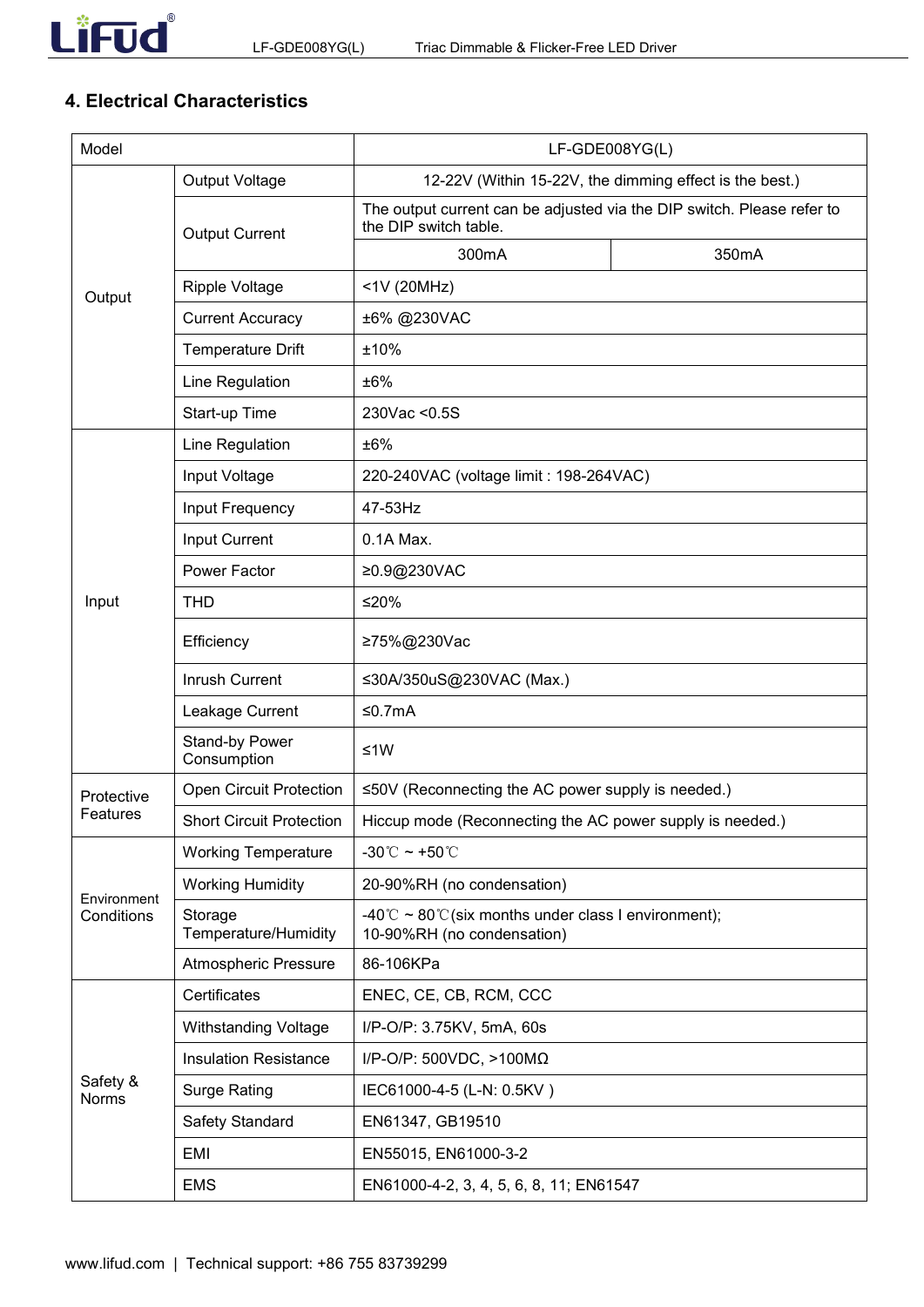

| <b>Others</b>         | IP Rating                                                                                                                                                                                                                                                                                                                                                                                   | <b>IP20</b>                 |  |  |  |
|-----------------------|---------------------------------------------------------------------------------------------------------------------------------------------------------------------------------------------------------------------------------------------------------------------------------------------------------------------------------------------------------------------------------------------|-----------------------------|--|--|--|
|                       | <b>Warranty Condition</b>                                                                                                                                                                                                                                                                                                                                                                   | 5 years (Tc $\leq$ 87.4 °C) |  |  |  |
| Testing<br>Equipment  | AC power source: CHROMA6530, digital power meter: CHROMA66202, Oscilloscope: Tektronix<br>DPO3014, DC electronic load: M9712B, LED board, constant temperature and humidity<br>chamber, lightning surge generator: Everfine EMS61000-5B, rapid group pulse generator:<br>Everfine EMS61000-4A, spectrum analyzer: KH3935, hi-pot tester: TH9201B, light flicker<br>analyzer: LFA-3000, etc. |                             |  |  |  |
| Testing<br>Conditions | Unless otherwise stated, the parameters of the power factor and efficiency are the test results<br>under the ambient temperature of $25^{\circ}$ and humidity of 50%, AC input of 230V and 90% load.<br>The tests above were without connecting any dimmer.                                                                                                                                 |                             |  |  |  |
|                       | 1. It is recommended that customers should install overvoltage and undervoltage protection<br>devices and surge protection devices in the power supply circuits of the light fixtures to ensure<br>safety before connecting to electricity.                                                                                                                                                 |                             |  |  |  |
| <b>Remarks</b>        | 2. The PC cover, casing, end caps and other parts of the LED driver inside the LED light fixture<br>must conform to UL94-V0 flammability standard or above.                                                                                                                                                                                                                                 |                             |  |  |  |
|                       | 3. As an accessory, the LED driver is not the only factor determining the EMC performance of<br>the LED light fixture. The structure and the wiring of the light fixture are also relevant. Thus it's<br>strongly recommended the LED light fixture manufacturer should re-confirm the EMC of the<br>whole LED light fixture.                                                               |                             |  |  |  |

# **5. Circuit Breaker & Relevant Parameters**

| Name                                                                                  | Value     | <b>Remark</b>                                                                  |
|---------------------------------------------------------------------------------------|-----------|--------------------------------------------------------------------------------|
| Surge peak current (Ipeak)                                                            | 2.53A     | Input voltage 230Vac                                                           |
| Surge half-peak time (Twidth)                                                         | $34.8$ us | Input voltage 230Vac, measure the time for<br>lpeak to drop to the half value. |
| Quantity of the same model driver that a type-B<br>16A circuit breaker can configure. | $213$ pcs |                                                                                |

This table shows the reference data of other types of circuit breakers.

| type           | rank | relative driver<br>quantities |       |
|----------------|------|-------------------------------|-------|
|                | 10A  | $134$ pcs                     |       |
|                | 13A  | $172$ pcs                     |       |
| B              | 16A  | $213$ pcs                     |       |
|                | 20A  | $266$ pcs                     |       |
|                | 25A  | 332 pcs                       | lpeak |
|                | 10A  | $221$ pcs                     |       |
|                | 13A  | 287 pcs                       |       |
| $\overline{C}$ | 16A  | 362 pcs                       |       |
|                | 20A  | 443 pcs                       |       |
|                | 25A  | 553 pcs                       |       |



[www.lifud.com](http://www.lifud.com) | Technical support: +86 755 83739299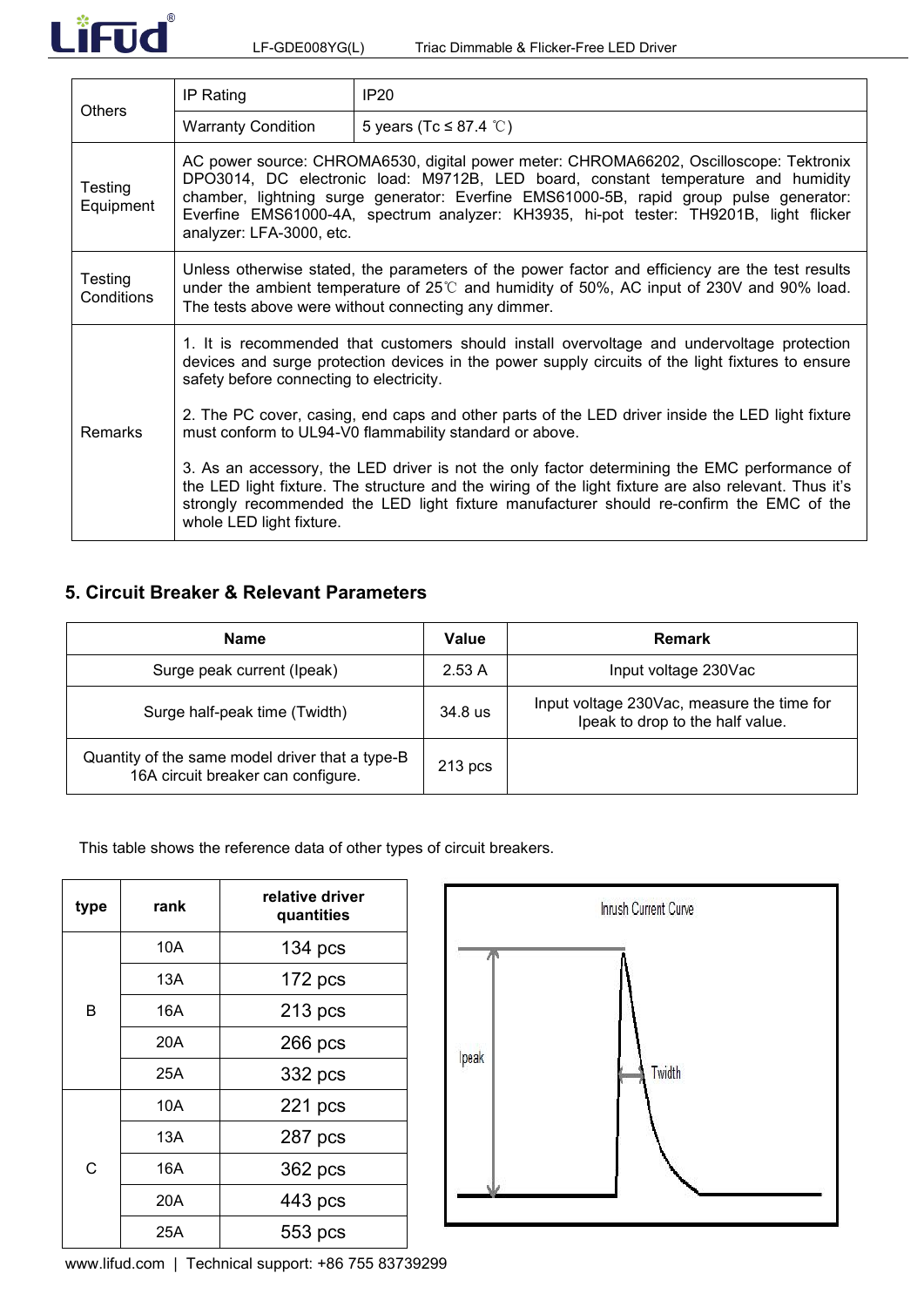

# **6. DIP Switch Table**

| DIP switch table |        |         |  |  |
|------------------|--------|---------|--|--|
| Ta               | Vo DC  | Current |  |  |
|                  | 350mA  | ON      |  |  |
| 50°C             | 12-22V | 300mA   |  |  |

# **7. Dimensions (unit: mm, tolerance: +0.5mm )**



**8. TC Spot (on the upper casing)**

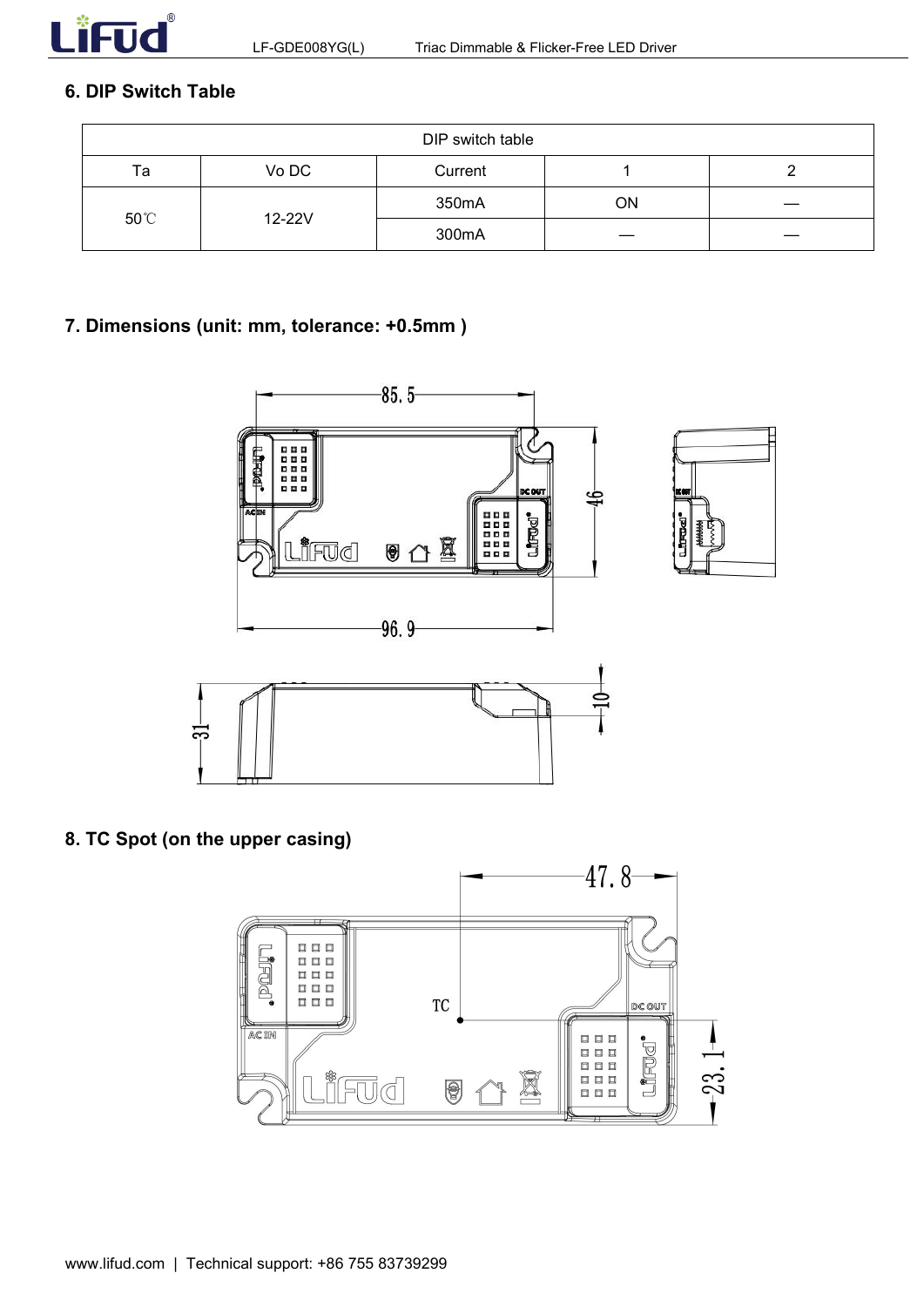# **9. Packaging Specifications**

| LF-GDE008YG(L)       |                                             |  |
|----------------------|---------------------------------------------|--|
| packaging dimensions | 385*285*210mm (L*W*H)                       |  |
| quantity             | 15 pcs/layer; 90 pcs/ctn                    |  |
| weight               | 0.064 kg $\pm$ 5%/pc; 6.364 kg $\pm$ 5%/ctn |  |

## **10. Product Feature Curves**



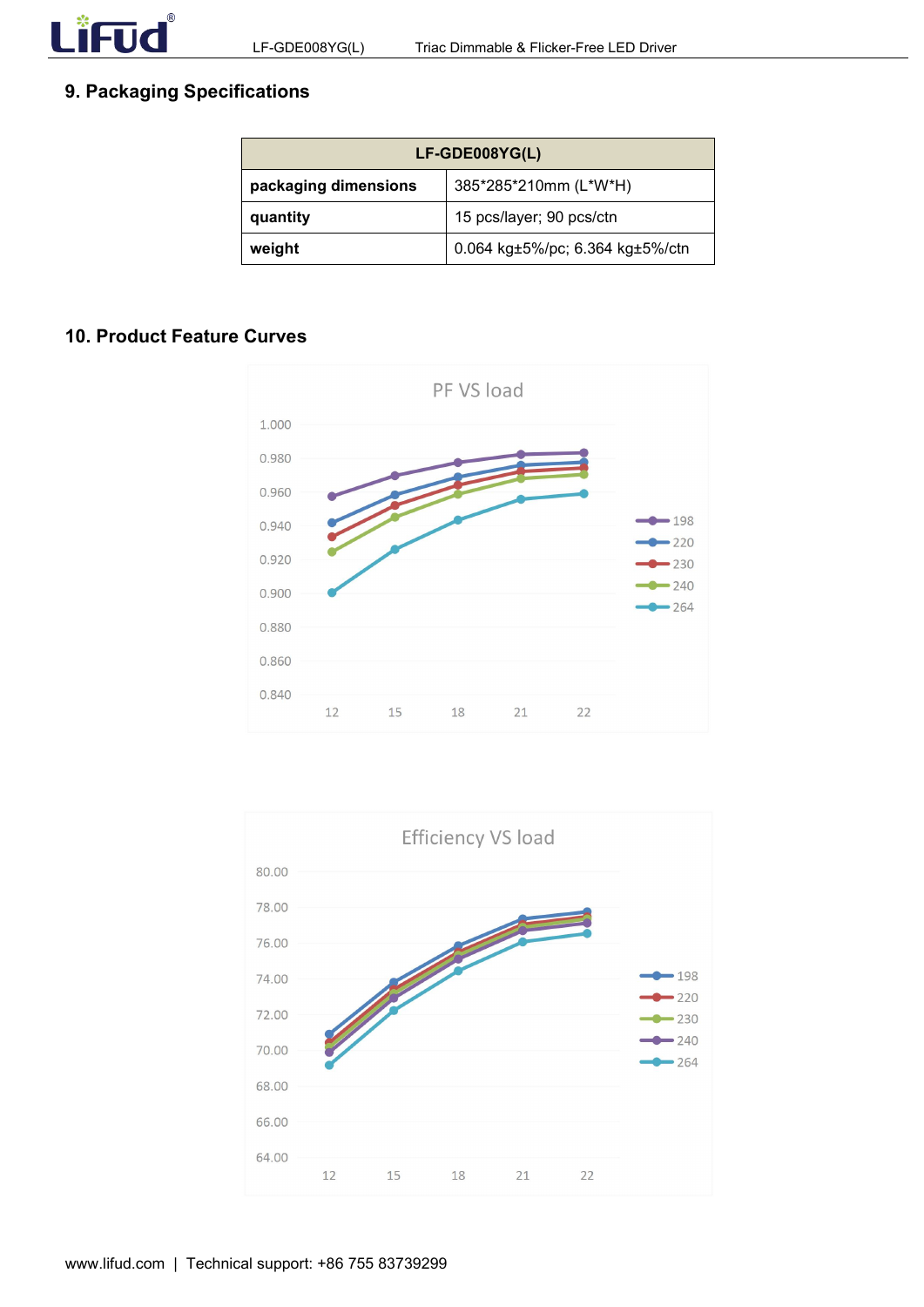

## **11. Lifetime Curve**

The curve below illustrates the driver's lifetime data when the its max. case temperature in an airtight space reaches 40℃, 50℃, 60℃, 70℃, 80℃ and 90℃.



# **12. Dimming Curves**

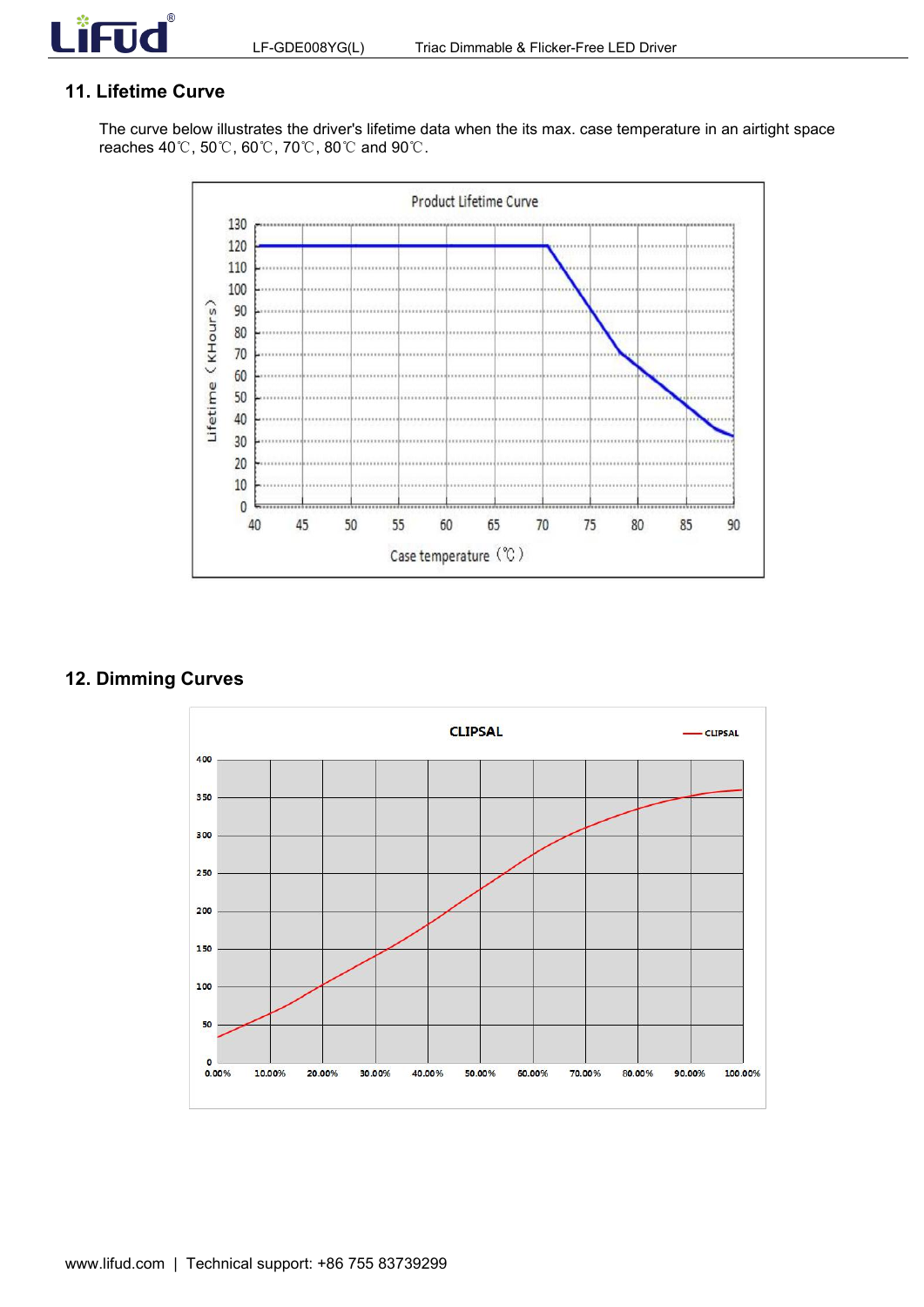



1. Verified by the LIFUD team, this driver is compatible with these dimmers: ·CLIPSAL: 32E450UDM

·DIGINET: MEDM

When starting up with a dimmer connected, there will be output current overshooting. The overshooting amplitude is shown as below. (Please choose proper LEDs according to their specifications. Feel free to contact LIFUD team for technical support.)

|                                        | <b>Output Current</b> |                    |  |
|----------------------------------------|-----------------------|--------------------|--|
| Output Voltage                         | 300 <sub>m</sub> A    | 350 <sub>m</sub> A |  |
| 12-15V start-up overshooting amplitude | ≤35%                  | ≤30%               |  |
| 15-22V start-up overshooting amplitude | ≤15%                  | ≤10%               |  |

2. If end users do not use the dimmers mentioned above, it's necessary to test if the end users' dimmers are compatible with this driver. End users can conduct the test by themselves or they can send the dimmers to LIFUD<br>team and LIFUD team will conduct the tests for them.

3. The signature of on this specification indicates that the customer has confirmed that this LIFUD driver is compatible with their dimmer. And thus LIFUD will not be responsible for any quality complaint caused by incompatible dimmers.